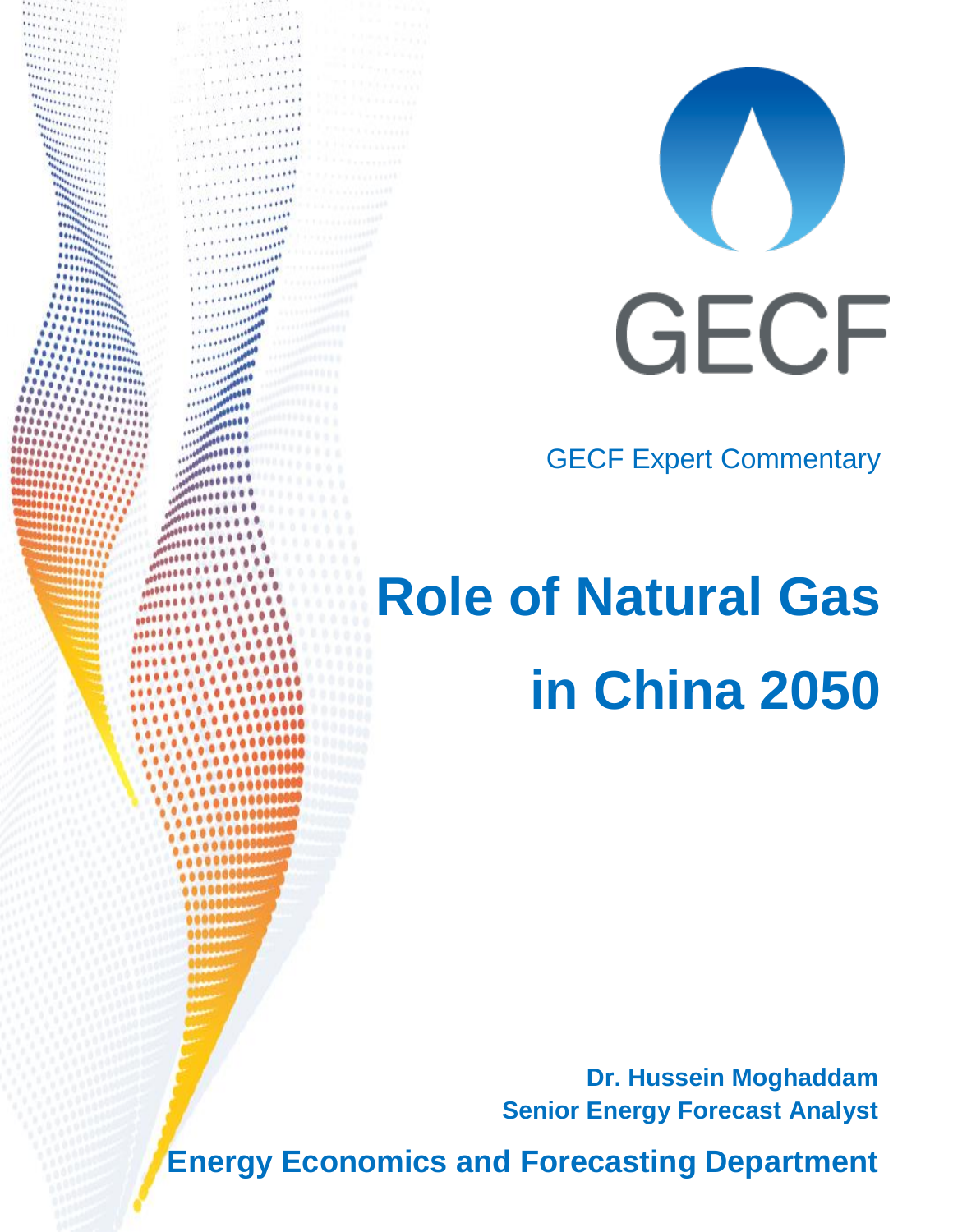

#### Disclaimer:

This report is not intended as a substitute for your own judgment or professional advice for your business, investment, finance, or other activity. The analysis and views presented in this report are those of the GECF Secretariat and do not necessarily reflect the views of GECF Member and Observer Countries.

Except where otherwise stated, the copyright and all other intellectual property rights in the contents of this report (including, but not limited to, designs, texts, and layout) are the property of the GECF. As such, they may not be reproduced, transmitted, or altered, in any way whatsoever, without the express written permission of the GECF. Where the report contains references to materials from third parties, the GECF Secretariat will not be responsible for any unauthorized use of third party materials.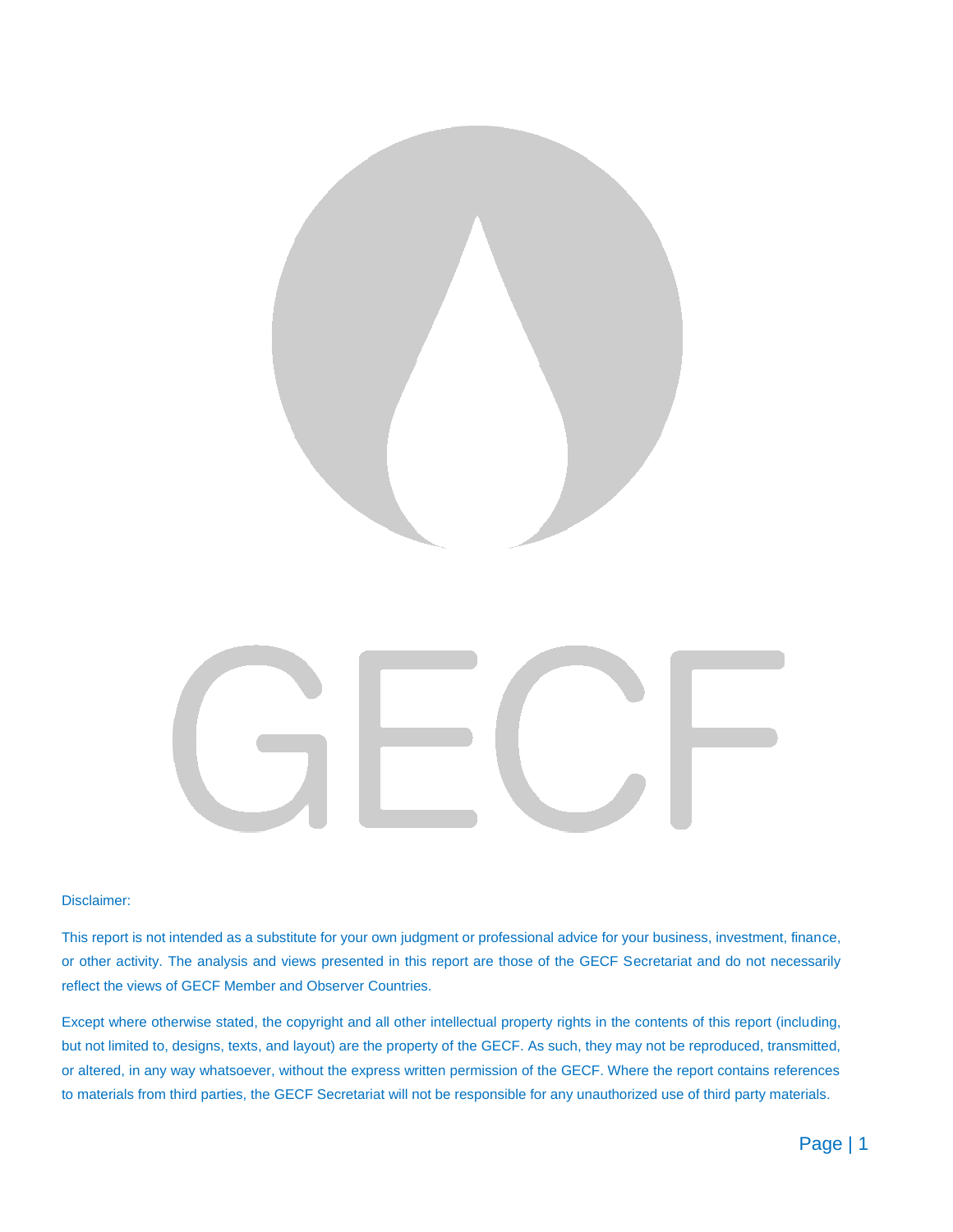# **Role of Natural Gas in China 2050**

23 October 2019

Dr. Hussein Moghaddam, Senior Energy Forecast Analyst, Energy Economics and Forecasting Department (EEFD), GECF

# China energy facts

- In 2018 China accounted for 22% and 52% of global and Asia energy demand, respectively.
- Coal dominates Chinese energy demand. Its share weakened in the Chinese energy mix to 61% last year, from 70% in 2007.
- Gas plays a relatively small role in China's energy mix at just 7%, but it is the only fossil fuel that continues to rise and will constitute 15% of its energy generation in 2050.
- Renewables grew faster than other energy sources in China from only 4 Mtoe in 2000 to more than 124 Mtoe in 2018.
- Currently 67% of China's power sector is derived from coal-fired power stations that will fall to 31% in 2050.
- Nuclear power generation capacity soon rising to 83 GW by 2025, then rising again to 230 GW in 2050.
- China accounts for about 43% of Asia's natural gas demand in 2018 and with 688 bcm consumption in 2050 will account for more than half of Asia's gas demand.
- China is the world's fourth-biggest producer of natural gas and will keep its position by 2050, with unconventional resources to the fore.
- China has imported 123 bcm of gas in 2018 and imports expected to be nearly doubled by 2050.
- Import dependency in China is estimated to reach 40% in 2050. Due to the energy security, the country is maximizing its pipeline gas and LNG imports by diversification from multiple sources.

#### **Introduction**

China with a population of about 1.415 billion in 2018, is the most populous country in the world. Over 59% of the country's population lives in urban areas and it is estimated that the urban population will reach 1.092 billion in 2050.

The country has a steadily growing economy, with an average growth rate of 9.2% per annum between 2000 and 2018. China's GDP amounted to 13,695 billion USD in 2018, or 16.1% of the world economy. As measured by nominal GDP, China has the second-largest economy in the world, after the United States. Furthermore, China is the world's largest energy consumer and the largest emitter of greenhouse gases. Around 90% of China's natural assets are rare earth metals and coal, giving the country a high potential for coal and lithium production.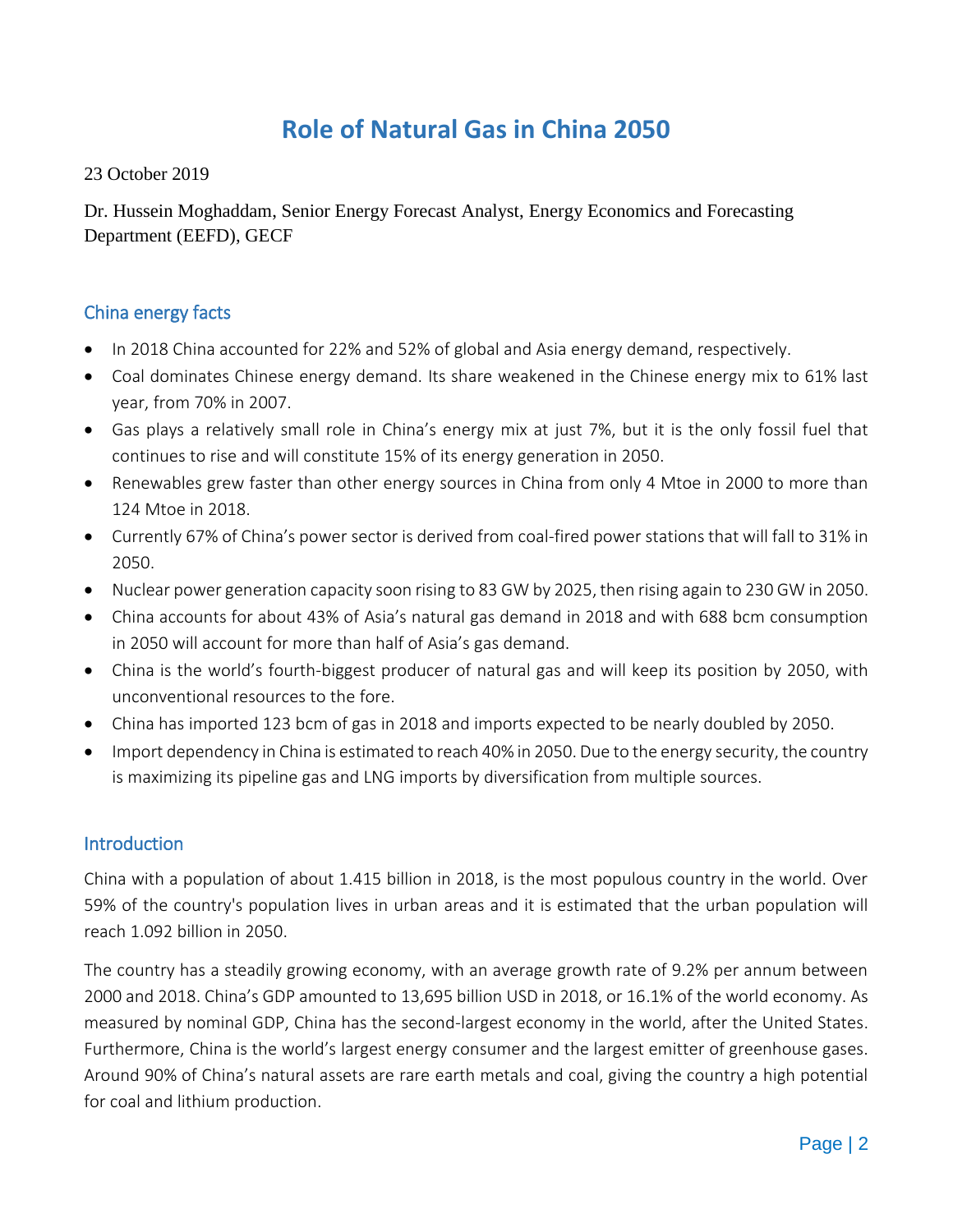#### Figure 1. China population and GDP



*Source: GECF Secretariat based on data from the GECF GGM*

#### Primary energy demand

Primary energy demand grew steadily between 2000 and 2018 by an average of 6.0% per annum, reaching 3,218 Mtoe in 2018. Thus far, the country is the world's largest energy consumer, accounting for 22% of global primary energy demand. The GECF forecasts that primary energy demand in China is to slow to 0.5% per annum by 2050, peaking at about 4,452 Mtoe in 2038, and then falling to 4,413 Mtoe in 2050. Population and urbanization growth, improving living standards, and strong policy push to electrify Chinese end-users are the main drivers behind this 17% incremental growth in primary energy demand per head.

Regarding the slowdown in energy demand growth, the Chinese economy is shifting from an energyintensive industry to a service-focused industry with lower energy intensity. Therefore, energy demand growth from industrial sectors will decline, and consequently energy intensity per unit of GDP will improve. Rising energy efficiency will also contribute to reducing energy demand.

#### **Coal**

Coal accounts for over 90% of fossil energy proven reserves and it takes the largest share in the country's energy demand. Moreover, energy demand for all fuels except coal, is forecast to expand over the outlook period. Although China consumed 51% of all coal produced globally in 2018, and coal constituted 61% of the country's energy mix, the country's coal demand is expected to decline from 1,978 Mtoe in 2018 to 1,173 Mtoe in 2050. The National Development and Reform Commission (NDRC) of China aims to reduce 5,800 coal mines with an average production capacity of 920,000 tonnes per year in 2018 to less than 800 mines by 2021. In addition, the NDRC will shut down all coal mines with capacities below 300,000 tonnes per year by the end of 2019. Even though China is pushing forward to close low-reserve-quality mines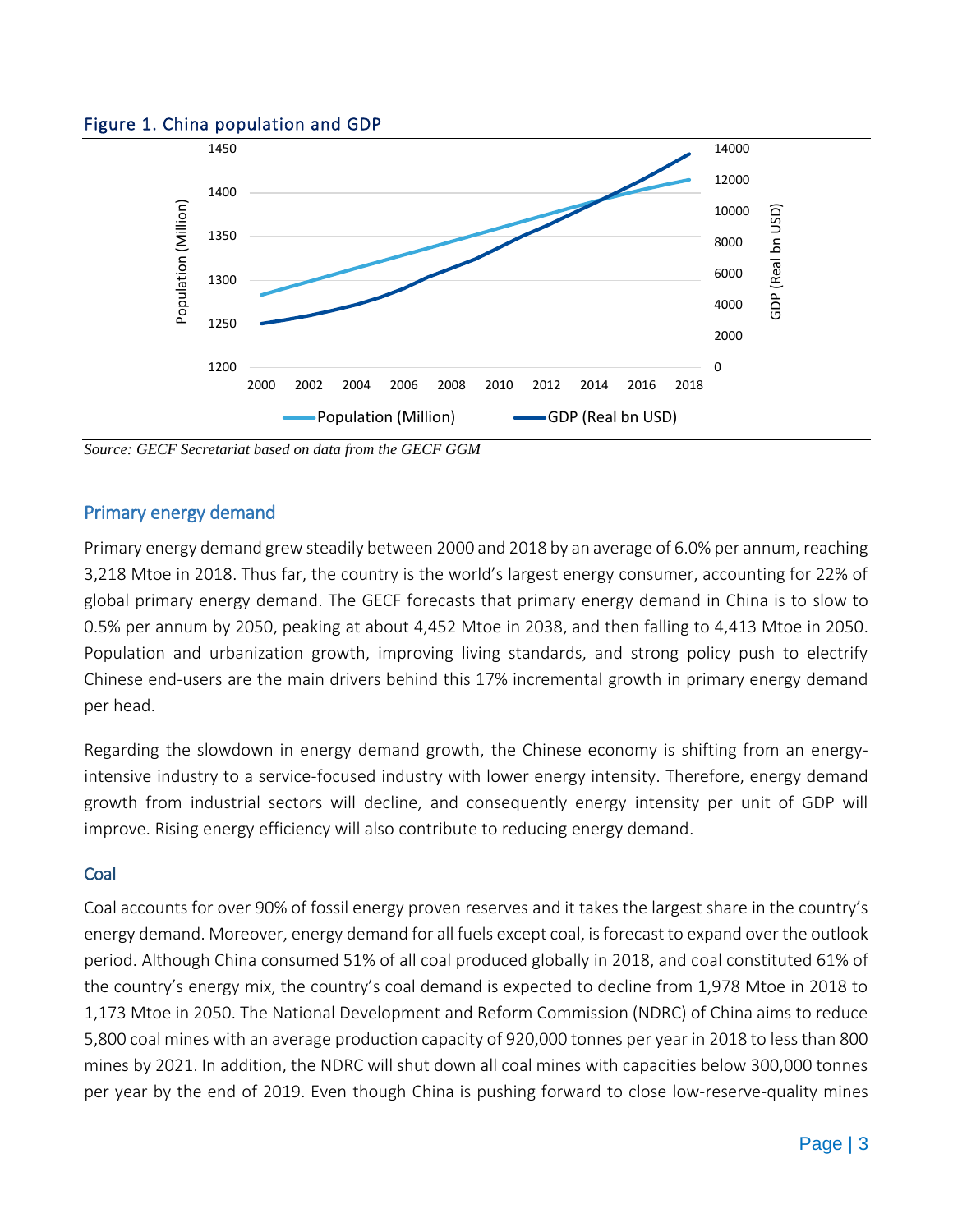with low safety, coal will remain a key component over the medium- and long-term, and it is forecast to account for 31% of the country's energy mix in 2050.

#### Oil

China's oil demand growth has been the main contributor to the global oil demand growth in recent years, amid an expanding middle class and overall economic growth in the country. Indeed, the country consumed around 637 Mtoe or 14% of global oil demand in 2018. Total oil demand grew by nearly 400,000 barrel per day year on year in 2018, on the back of expanding demand for lighter oil products, including LPG, naphtha, gasoline and jet/kero. The former two products performed well, as the country's petrochemical sector exhibited rapid expansion. In fact, the trend to integrate refining and petrochemical facilities has been pronounced – the 400,000 barrel per day Dalian refining and petchem facility was launched in early 2019, while the 402,000 barrel per day Rongsheng refining and petchem plant is expected to commence commercial operations in Q4 2019. Growth in the transportation fuels (gasoline and jet/kero) came amid rising car ownership (expanding middle class) and increasing flight hours.

Looking forward, China is expected to continue being a key factor in the world oil demand growth. However, its prospects are limited by a multitude of factors, including an expanding electric vehicles fleet, predominantly public transportation, e.g. buses, which would have an effect on middle distillates demand, a growing services sector at the relative expense of industrial oil demand, which would have an impact on middle distillates and heavy oil products' demand. Furthermore, trade-related disputes could also put a dent in oil demand growth. Therefore, this report projects that oil demand will peak between 2034 and 2036 at around 835 Mtoe and then will fall to 731 Mtoe in 2050.





*Source: GECF Secretariat based on data from the GECF GGM*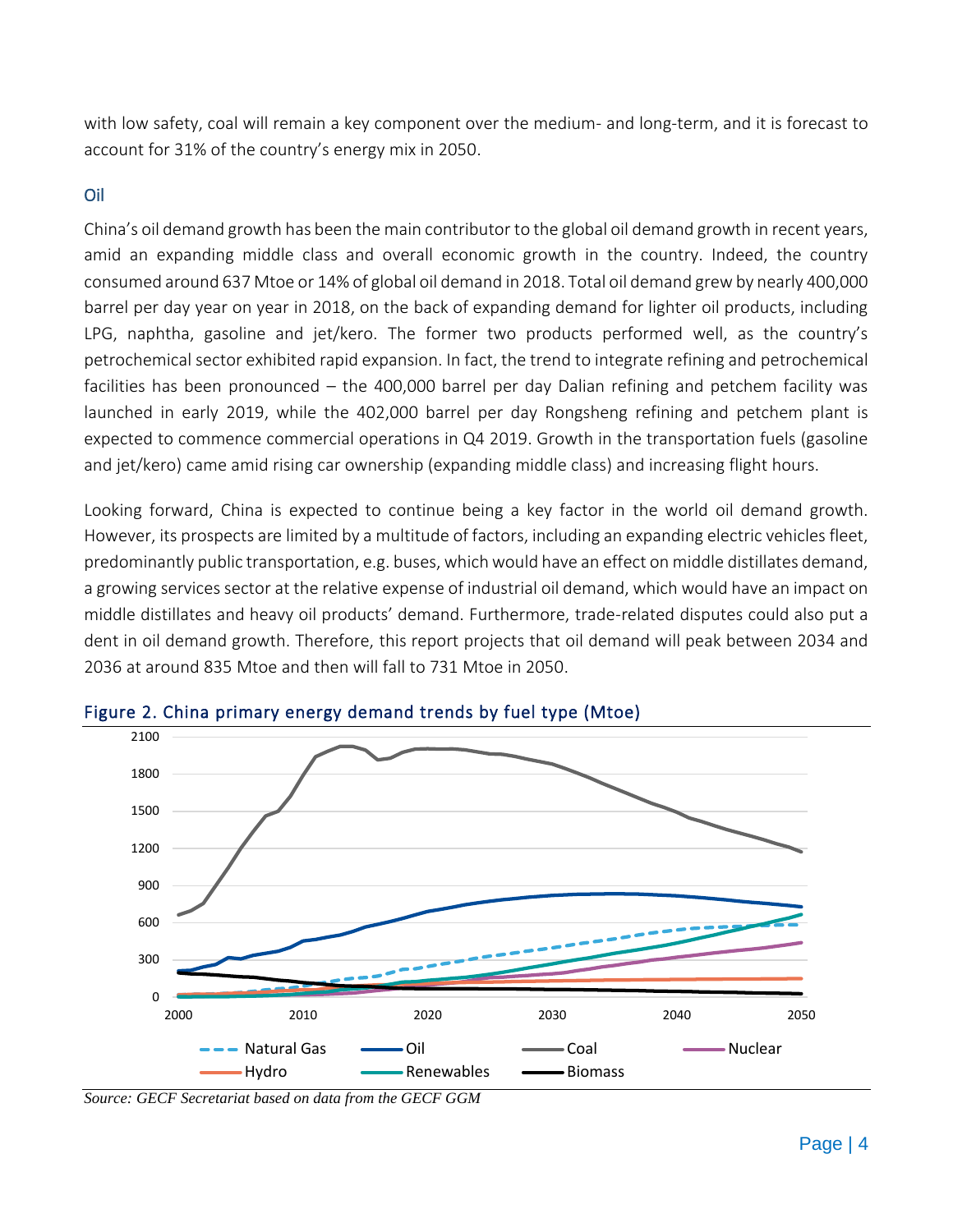#### **Nuclear**

Nuclear increases by 17.3% per annum from just 4 Mtoe in 2000 to 77 Mtoe in 2018, which is 11% of global nuclear energy consumption. Since 2016, the country has developed 16 high power reactors, and currently there are 47 nuclear power plants in China, with another 11 plants under construction. The initial plan is to build 6 to 8 new nuclear reactors every year, to have 110 operational reactors by 2030. Over medium-term, the country aims to produce 58 GW of total installed nuclear capacity by 2020 and to have another 30 GW under construction. China has also plans to build up 30 nuclear reactors under its worldwide Belt and Road nuclear projects. The GECF expects that nuclear demand in China will increase by an overall of 474% to 441 Mtoe in 2050.

#### Renewables

China is the leading country in electricity production from renewable energy sources. Indeed, the country sees renewables not just as a way to reduce its GHG emissions, but also as a way to enhance its energy security. Between 2000 and 2018, renewable energies demand grew faster than other fuels with an annual average growth rate of 21.2%, from only 4 Mtoe in 2000 to more than 124 Mtoe in 2018.

In recent years, significant investments in renewable energy sectors have been made by China. Just in 2019, the government plans to allocate USD 248 million in subsidies for centralised solar projects. Hence, more than 3,900 large-scale PV centralized - corresponding to a total capacity of 22,790 MW projects- in 22 Chinese provinces have received an approval. The National Energy Administration (NEA) regulator has also decided to allocate a maximum USD 435 million subsidies for new solar projects, including USD 325 million for large-scale and USD 109 million for rooftop solar power plants projects, with a combined capacity of 3.5 GW. Notwithstanding, the newly-constructed solar PV capacity will be connected to the Chinese grid and thus its capacity will rise from the current 186 GW and to more than 400 GW by 2025.

Despite these investments, China has progressively cut its financial support for onshore wind and solar projects and has promoted subsidy-free projects. According to the NEA press, in 2019 the NDRC and the NEA regulators approved 250 renewable power projects totaling 20,760 MW in 16 Chinese provinces to be developed without financial support. For instance, in an attempt to ease, a USD 14-17 billion-payment backlog, China is setting an annual cap on solar subsidies. Furthermore, the NDRC decided in 2019 to cut feed-in tariffs (FiTs) for onshore wind projects in July 2019 and 2020 and for new onshore wind projects in January 2021.

All things considered, in this report Chinese renewables demand is projected to grow at a slower pace over the outlook horizon compared to that observed in the historical period, by 5.4% per annum and an overall increase of 441%, to reach about 668 Mtoe in 2050.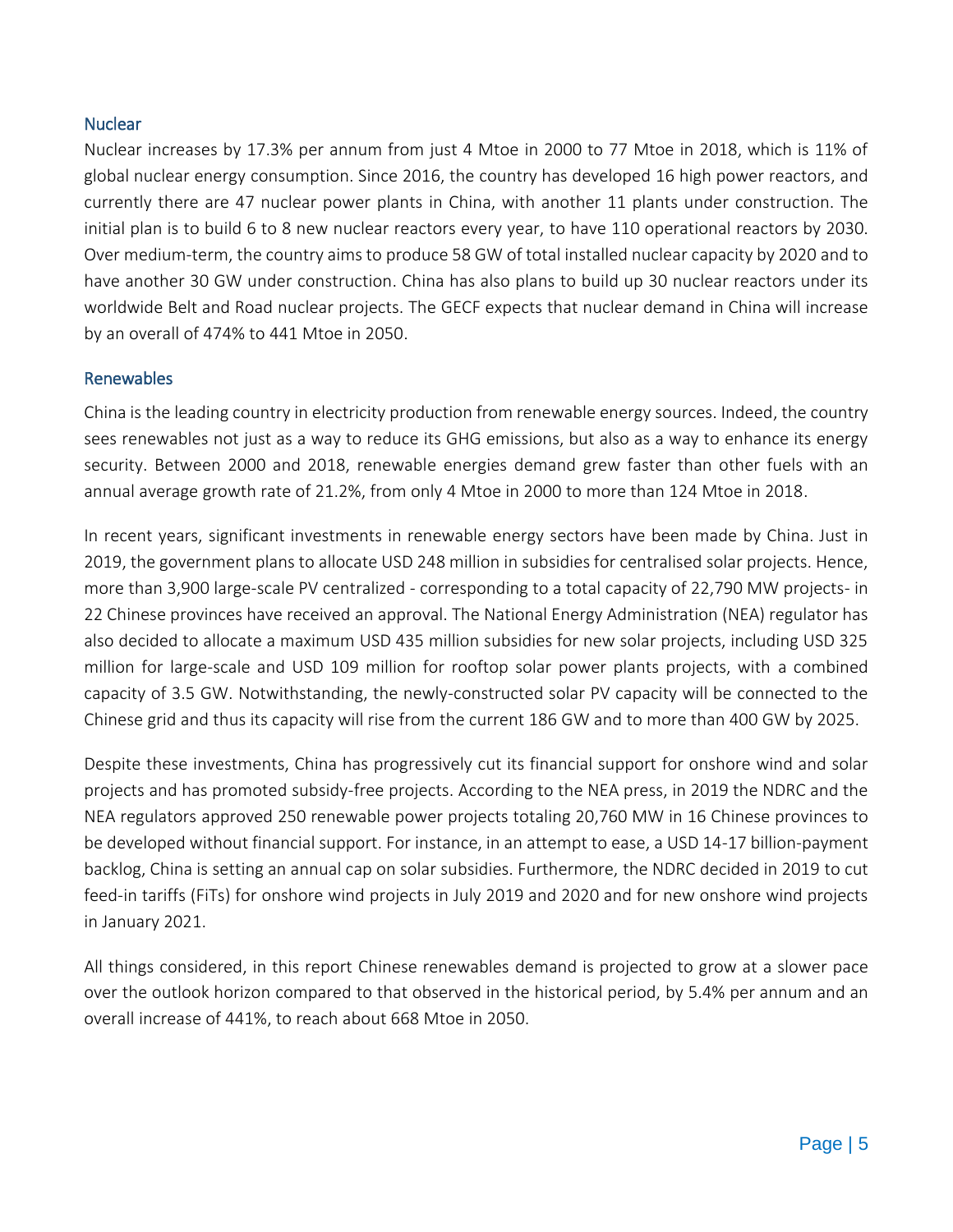

Figure 3. China primary energy demand in 2018 and 2050 by fuel type (%)

*Source: GECF Secretariat based on data from the GECF GGM*

In 2018, natural gas played a relatively small role in China's energy mix at just 7% of total demand. Natural gas is the only fossil fuel that will continue to exhibit continuous y-o-y growth by 2050, which is projected to translate into a 358 Mtoe increase in demand over the next 30 years from 226 Mtoe in 2018 to 584 Mtoe. Furtermore, combined, natural gas and oil are still expected to account for more than a third of China's primary energy demand in 2050.

#### Natural gas demand

Natural gas consumption grew rapidly between 2000 and 2018 by an annual average growth rate of 13.3%, from 28 bcm to 268 bcm and is expected to exceed 300 bcm in 2019. China accounted for about 43% of Asia's natural gas demand in 2018.

Over the forecast period, gas demand growth will slow at an annual average rate of 3.0%. With concerns over air quality issues, the Chinese government sees gas as a key part of the transition to cleaner energy and is targeting natural gas demand to meet 8-10% in its energy mix by 2020, and 15% by 2030. Hence, the GECF expects that China's gas demand will continue to remain significant, with more than double in 2030, reaches to around 553 bcm at which point it will make up around 11% of the country's energy mix, and then increases to 688 bcm by 2050 accounting for more than half of Asia's gas demand.

Switching from coal to gas, expansion of gas pipeline networks in the country, economic growth, urbanisation and urban gasification will be the main drivers of demand growth over 2018-2050 period.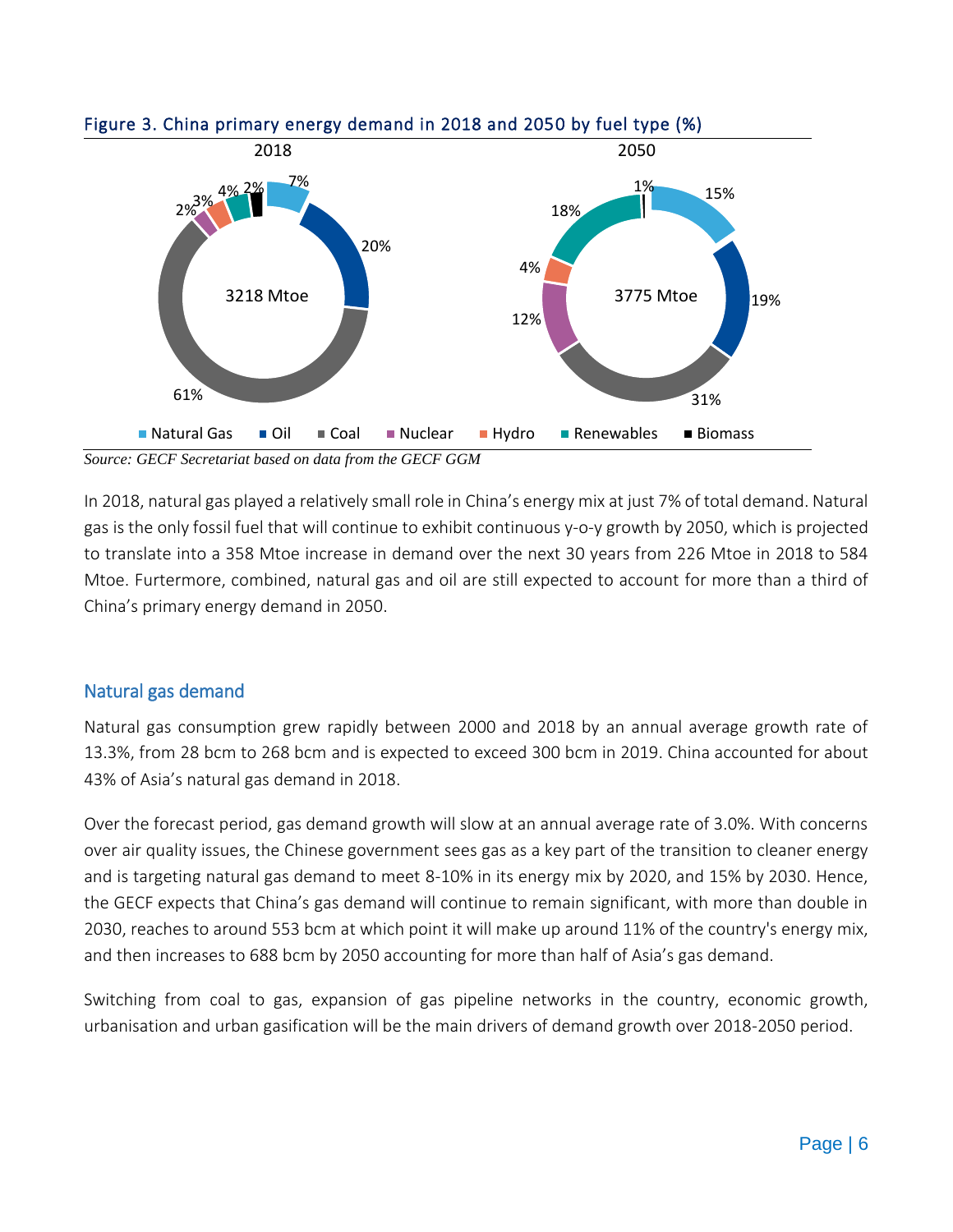Looking ahead, the power generation sector (+310%), will be the biggest driver of overall growth, followed by the industrial (+204%), heat generation (+199%), transport (171%) and domestic (city gas) (+87%) sectors.

In the Chinese power generation, coal is the dominant fuel and it constituted 67% of the generation mix in 2018. The country had about 1,050 GW of coal-fired power generation capacity by the end of 2018. In the last development plan for the power sector, the government aims to increase gas-fired power generation capacity to 110 GW by 2020. As domestic gas production is not sufficient to meet demand by gas-fired power generation capacity, China has to rely on pipeline and LNG gas imports to meet its surging electricity demand. This development bears reliability of supply and energy security risks. The higher prices of gas imports compare with the coal prices and Chinese targets to become the world's renewable energy superpower, have also impact on the development of the gas-fired power generation units. As a result, it is unrealistic to expect the government to eradicate all coal-fired power units from its power generation mix over medium or long-term.

Reasoning from this fact, to meet its pledge at the Paris COP21 to reduce carbon intensity by 60-65% from 2005 levels by 2030, the country set emissions and efficiency standards for reducing emissions from coalfired power plants as a part of China's the 13th Five Year Plan (FYP). Therefore, in the short-term as a part of its efforts to curb GHG emissions, the country aims to shut nearly 8.7 GW of aged coal-fired power plants by the end of 2019. Also all provinces should shut their old coal-fired power units with a capacity of less than 50,000 kilowatts. Over the medium- and long-term, China aims to establish a clean coal-power generation system and the largest power producers in China have already asked the government to review the FYP to add new ultra-low emission coal-fired capacity to peak by 2030 with a cap below 1,300 GW.



#### Figure 4. China natural gas demand by sector (bcm)

*Source: GECF Secretariat based on data from the GECF GGM*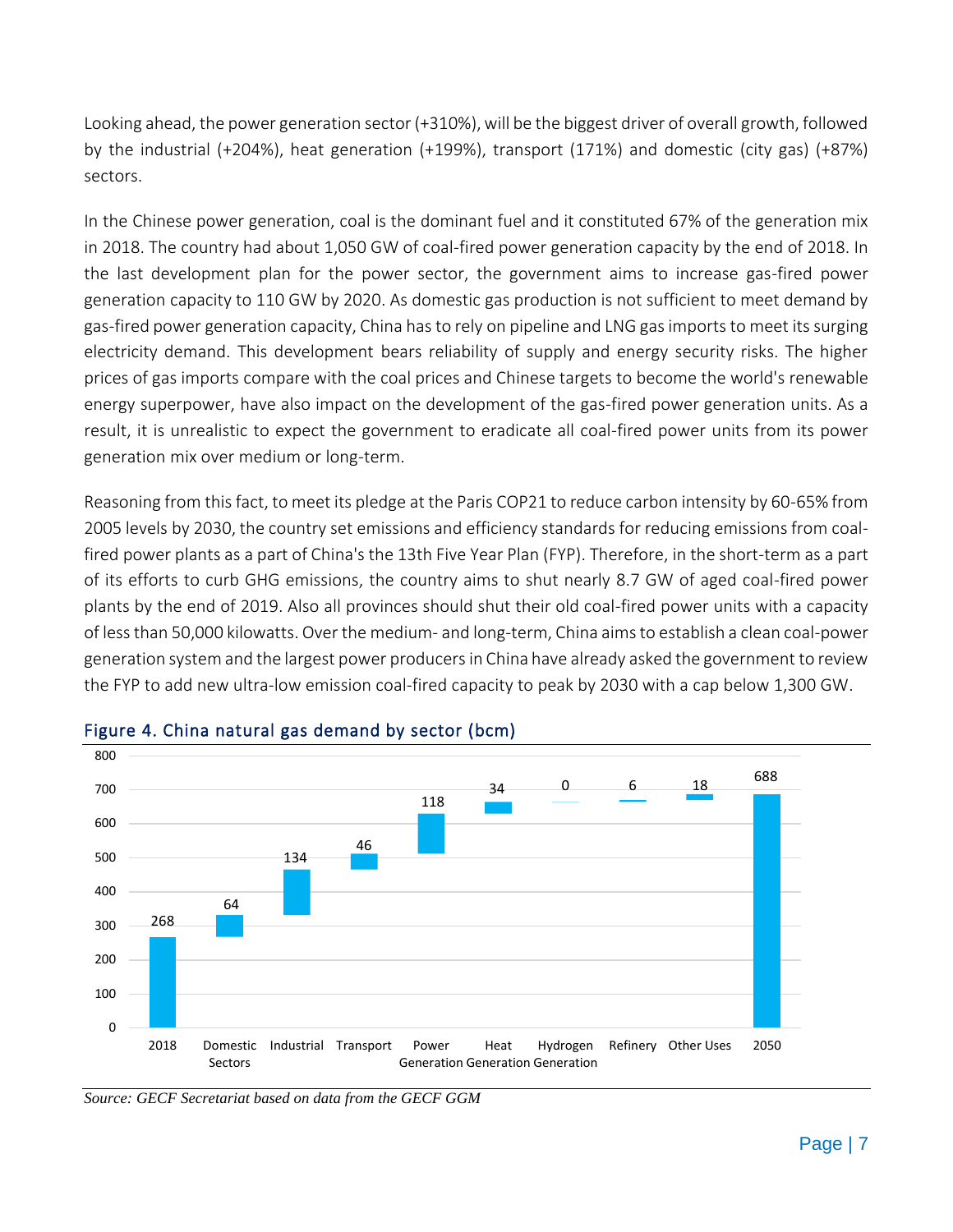Nevertheless, gas consumption in the power generation sector will rise slowly with an annual average growth rate of 4.5% from 38 bcm and 85 GW capacity in 2018, to 156 bcm and close to 400 GW in 2050 and that will make up 23% of total Chinese gas demand. Therefore, its share in the power generation sector will increase from 3% now to about 8%. As mentioned above, the growth is attributed primarily to China's environmentally driven policy of switching from coal to gas that has an impact on air quality.

Throughout the outlook period, natural gas demand from the industrial and heat generation sectors will grow at a slower pace compared to the 14.6% and 15.0% recorded accordingly over 2000-2018 period. Industrial gas demand will be the key driver and is forecast to increase from 66 bcm in 2018 to around 200 bcm in 2050, corresponding to an annual average growth rate of 3.5%, which constitutes 29% of total Chinese gas demand higher than all sectors. Heat generation sector is also increasing from 17 bcm in 2018 to 52 bcm in 2050.

The 168 bcm additional consumption in the industry and heat generation sectors drives by coal-to-gas switching policies. Key users in the industry sector are nonmetallic minerals for the production of about 92 different kinds of products (e.g. cement, ceramics, glass,…) with 56 bcm, and chemicals with 26 bcm gas consumption.

In the heat generation sector, also a large number of industrial boilers, furnaces and kilns will be converted to gas, in particular in north, east, and coastal areas of China, which are covered with hazardous coalfueled smog for much of the winter season.

Gas usage in the transport sector is also expected to be a significant component of demand growth in China. Thanks to the government support the use of gas and LNG in the transport sector as a competitive alternative to petroleum, the consumption will increase by an average rate of 3.2% annually from 27 bcm in 2018 to 74 bcm in 2050. More than 85% of the demand will be in the road transport sector, as heavyduty trucks will run on LNG. The country presently has about 326,000 heavy-duty trucks, sets to bring extra 115,000 units by the end of 2019, and has almost 4,100 LNG filling stations. Moreover, the consumption of domestic and international marine bunker vessels will increase the demand by around 10 bcm in 2050 as well.

#### Natural gas production

Currently China is the world's fourth-biggest producer of natural gas and will keep this position by 2050. Gas production in China will remain impressive and is forecasted to increase by an overall of 181% between 2018 and 2050, with unconventional gas resources to the fore. The GECF expects that additional supply from both conventional and unconventional sources will increase China's domestic gas production from 156 bcm in 2018 to 439 bcm in 2050.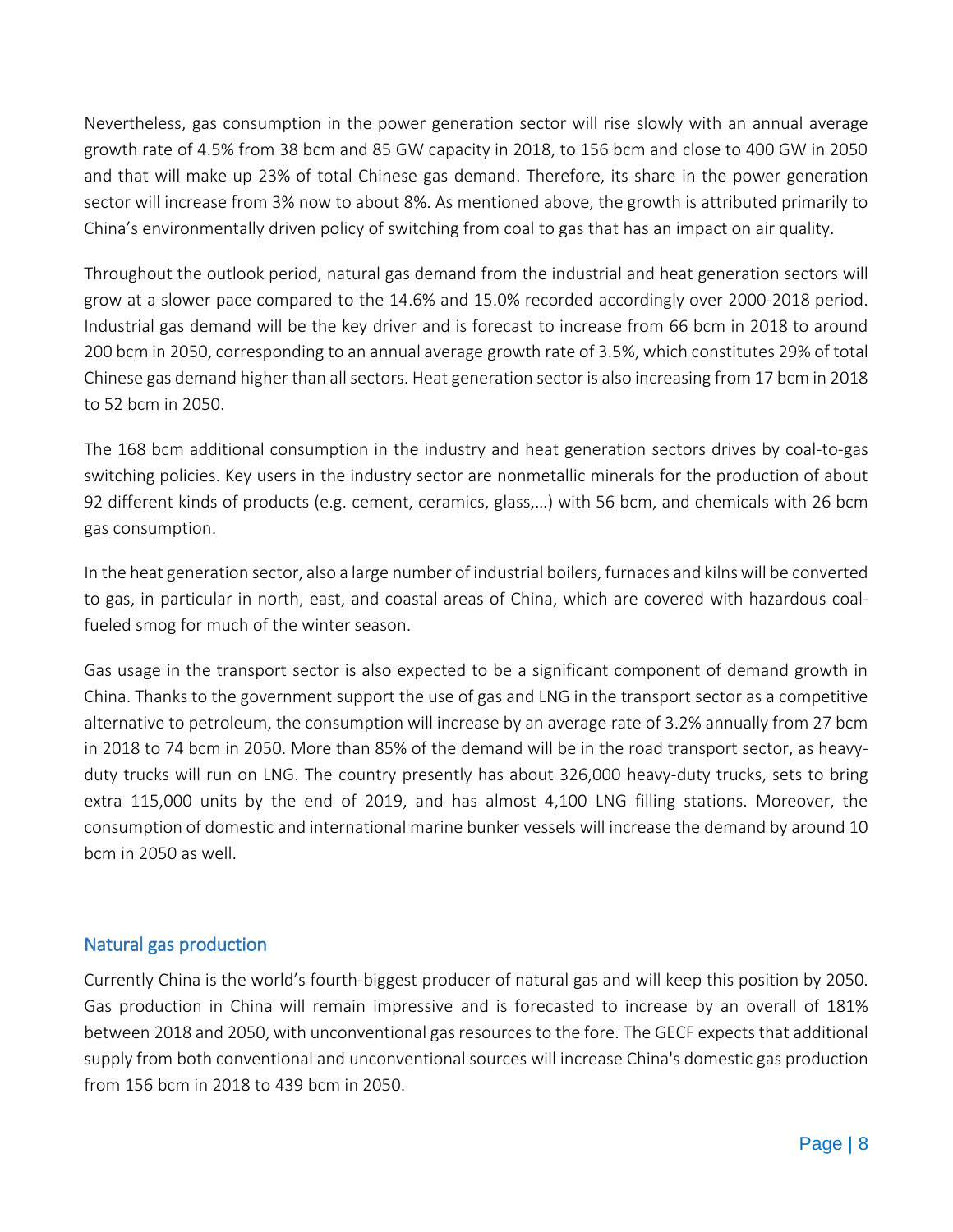Regarding shale gas production, recently the NDRC has removed restricted items for foreign companies and allowed them to operate and invest in the oil and natural gas upstream sectors. Moreover, the government has reduced resource tax on shale gas and is considering extending subsidies for unconventional gas projects to incentives unconventionals production that be in effect through 2023. In 2018 almost 41% of total domestic gas production came from unconventionals of tight gas, shale gas, and coalbed methane, while just the shale gas production targets for 2030 are sets at 100 bcm shows China targets to boost domestic gas production.

The state oil and gas companies are developing shale gas in China. Since 2014, four shale gas fields have been discovered in the Sichuan basin: Fuling, Weiyuan, Changning and Weirong. China National Petroleum Corporation's (CNPC) and China Petroleum and Chemical Corporation (Sinopec) companies had made significant progress in cutting development costs and improving the efficiency of shale fracking technologies.



# Figure 5. China natural gas production by type (bcm)

*Source: GECF Secretariat based on data from the GECF GGM*

Sinopec operates one of the largest fields, the Fuling shale gas field, located in Chongqing in central southwest of China. The first phase of the Fuling shale went into the production in 2015. Thus far Sinopec has drilled 402 wells and produced more than 6 bcm of shale gas in 2018. The company is aiming to raise production to 10 bcm by 2020.

Sinopec also is operating the Yuanba gas field. Currently the field produces 11 mcm per day of raw gas, which is equivalent to meeting the gas demand of more than 10 million households per day in China. The field, located in southwestern China's Sichuan province. The construction of the Yuanba field started in 2011 and became operational in 2014. Yuanba is China's first ultra-deep reef gas reservoirs with highsulfur gas and proven reserves of 220 bcm gas.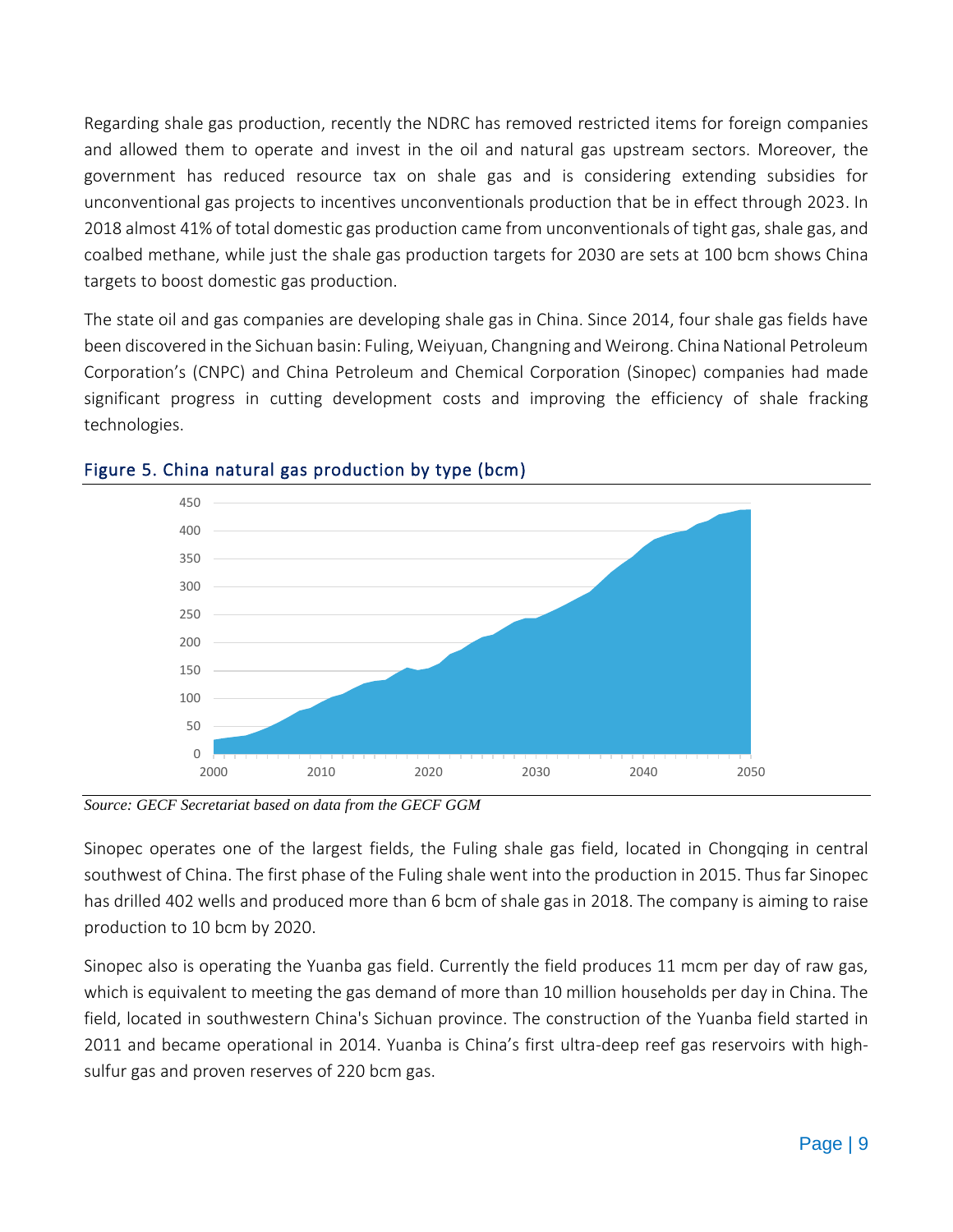PetroChina operates the Changning-Weiyuan and Zhaotong projects with proven shale gas reserves of over 1 tcm. Changning shale gas field is in the southern part of the Sichuan basin and is one of the first pilot experimental shale gas projects in southwest China. Hitherto Petrochina drilled 148 wells in the field and by the end of 2019 will surpass 200 drilled wells. Hence, the production capacity will reach around 10 bcm, while the company's shale gas output is expected to be at about 7.7 bcm.

CNPC operates the Changqing oil field that is located in Inner Mongolia. The field is one of the biggest available fields and accounts for about a quarter of the total China's gas production. In 2018, CNPC produced around 38.7 bcm gas from Changqing. In addition, CNPC operates the Sulige gas field for coalbed methane development and the production of synthetic natural gas from coal, in central Ordos basin, which is a part of the Changqing oil field, with about 860 bcm of proven gas reserve. In 2018, the field produced about 24 bcm of natural gas*.*



#### Figure 6. China oil and gas fields

*Source[: https://www.researchgate.net/figure/Map-of-oil-and-gas-fields-in-China\\_fig2\\_257692045](https://www.researchgate.net/figure/Map-of-oil-and-gas-fields-in-China_fig2_257692045)*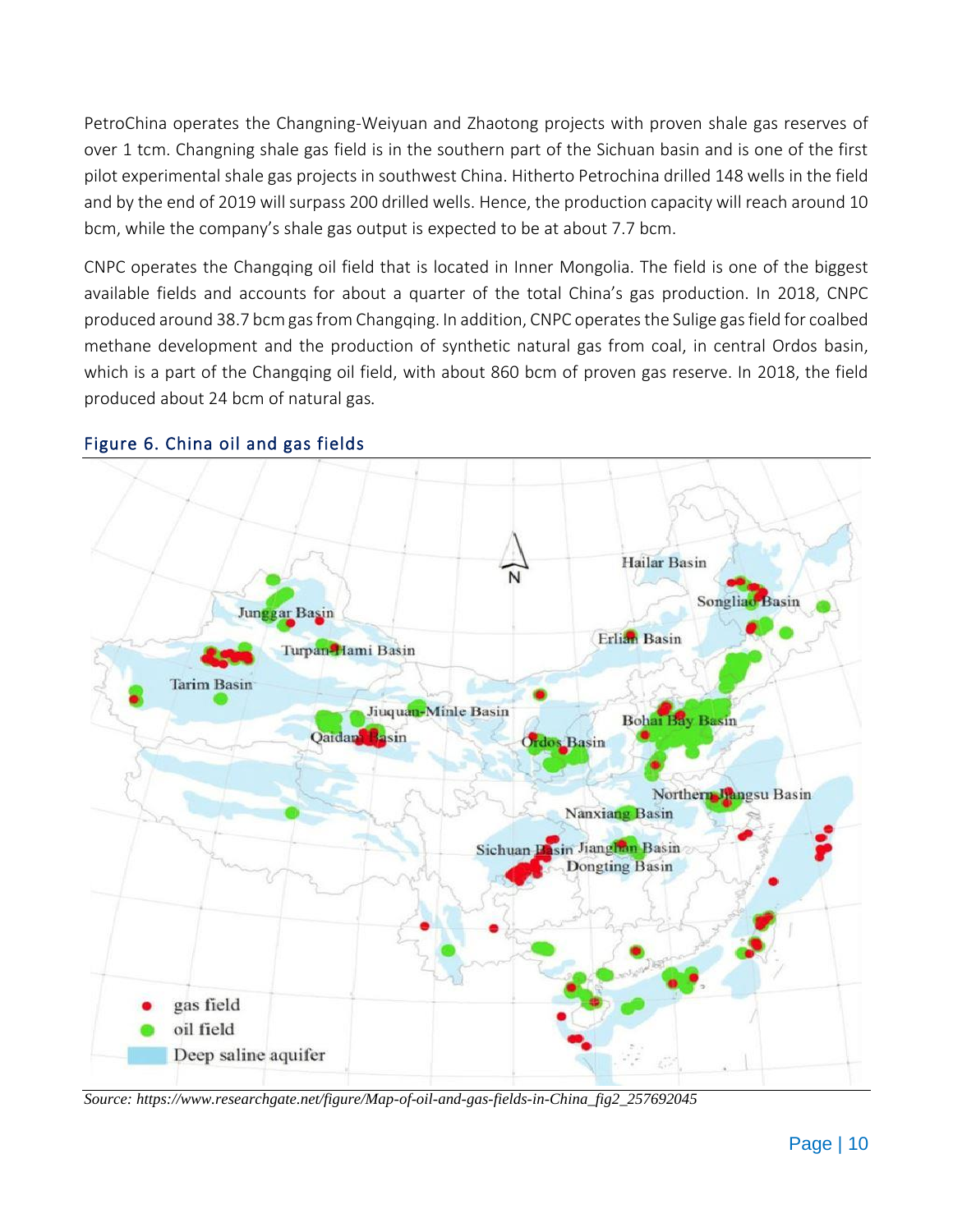# Natural gas trade

China is a leading country in importing gas by pipeline and LNG. The country has imported around 123 bcm of gas (49 bcm by pipeline and 74 bcm by LNG) in 2018 and it is expected that this amount will nearly double by 2050 to about 244 bcm (132 bcm by pipeline and 112 bcm by LNG). Over the outlook period, gross domestic gas production is projected to account for about 60% of gas demand, and thus the country's import dependency is estimated to reach around 40% in 2050. Due to the energy security, China is maximizing its pipeline gas and LNG imports by diversification from multiple sources.

The country now has around 13 bcm of gas storage capacity with the effective operational volume of about 9 bcm. Compared to over 260 bcm natural gas demand, storage levels are relatively low. However, due to the increasing gas demand, gas infrastructure continues to expand rapidly to absorb imported gas.



Figure 7. Chinese gas production, demand and imports (bcm)

# Pipeline imports

China has begun importing gas by pipeline from three Central Asian countries, Turkmenistan, Uzbekistan, Kazakhstan, and Myanmar. In addition, the country has few projects underway to import gas by pipeline from Russia. At the end of 2018, the operational capacity of China's import pipelines was around 67 bcm per year, with the total length close to 120,000 kilometers. By 2025 the country planned to expand its pipeline infrastructure to over 240,000 kilometers.

One major development is the government policy on gas market liberalization and unbundling pipeline control from the three national oil companies, namely PetroChina, Sinopec, and CNOOC that control over 85% of the gas infrastructure. That will result in falling gas prices and hence has potential to stimulate gas demand.

*Source: GECF Secretariat based on data from the GECF GGM*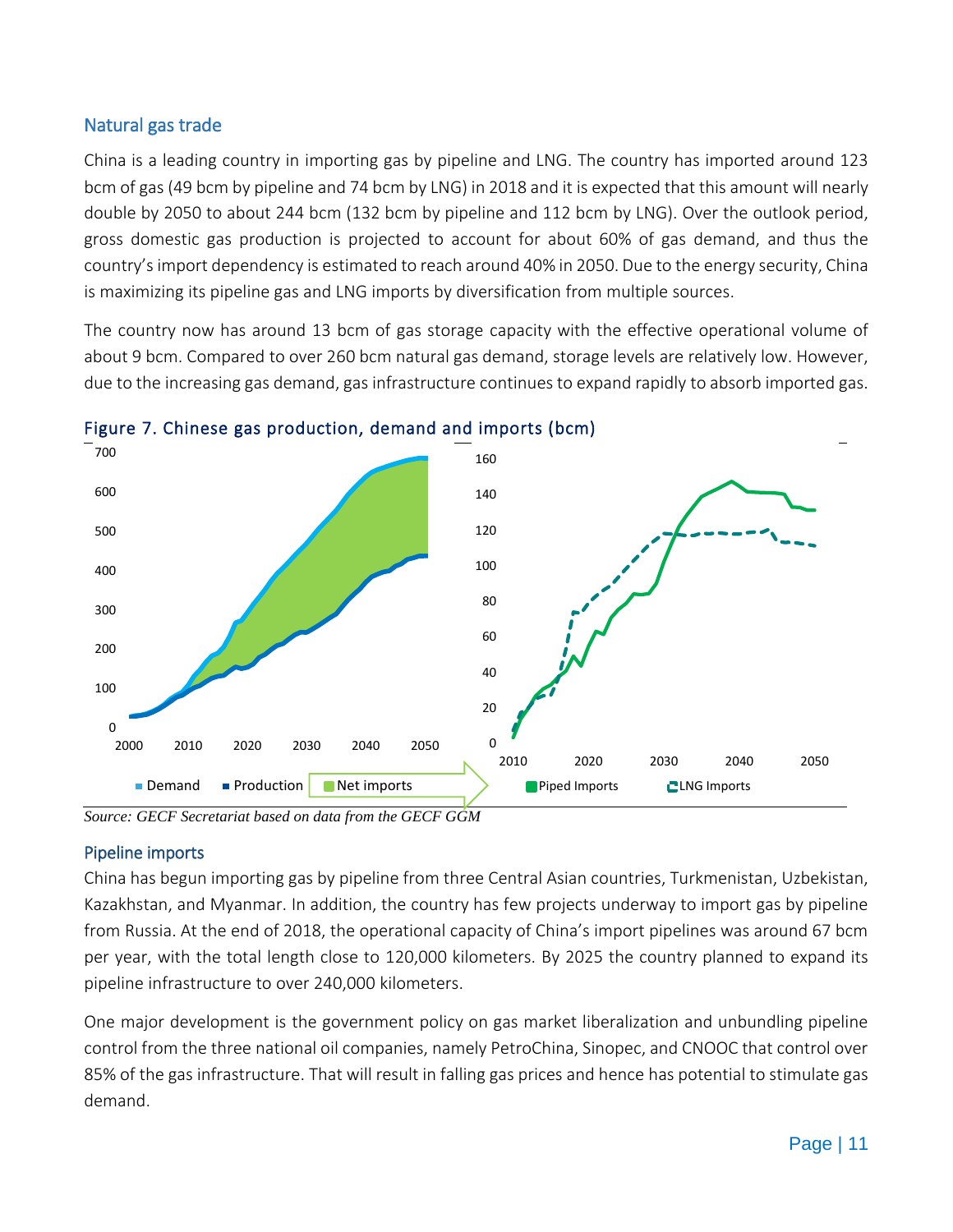|              | <b>Line</b>        | Capacity (bcm) | <b>Status</b>                                                       |
|--------------|--------------------|----------------|---------------------------------------------------------------------|
| Central Asia | Line A             | 13             | Operational                                                         |
|              | Line B             | 17             | Operational                                                         |
|              | A to B upgrade     | 10             | Planned 2020                                                        |
|              | Line C             | 25             | Operational                                                         |
|              | Line D             | 30             | Planned for 2020-2022 but apparently<br>stalled                     |
| Myanmar      |                    | 12             | Operational but with actual sales of 3-4 bcm                        |
| Russia       | Power of Siberia-1 | 38             | Planned for December 2019 with full supply<br>between 2025 and 2030 |
|              | Power of Siberia-2 | 30             | Timing to be decided                                                |
|              | Far East           | 42             | On stream in 2021 with full 42 bcm per year<br>supply in 2024       |

#### Table 1. Capacity and status of natural gas import by pipelines to China

*Source: Various sources*

#### The Central Asia Gas Pipeline (CAGP) Lines (A, B, C)

The three major Central Asian pipeline networks with 55 bcm capacity per year, flow from Turkmenistan to China, via Uzbekistan and Kazakhstan. Since 2009, launch of the first branch of the CAGP, China has imported 277 bcm gas. There is a plan to boost the volume by an additional of 10 bcm per year between Kazakhstan and China, but progress appears stalled. If the pipeline is completed, it will raise the capacity to 65 bcm per year.

#### The CAGP Line (D)

It was an agreement regarding the construction of Line D with the 30 bcm per year capacity from eastern Turkmenistan to China through Uzbekistan, Tajikistan, and Kyrgyzstan. Following that, the Central Asia-D line is scheduled for completion between 2020 and 2022. Nevertheless, so far the project appears to have stalled, especially in the Uzbek section as a result of gas demand uncertainty in China.

#### The Myanmar Line

The Myanmar line has entered into the operation in 2013, and despite its 12 bcm per year transportation capacity, it has supplied about 3-4 bcm to China in 2018. 2 bcm per year of the line is used to supply gas within the Myanmar itself.

#### From Russia

An eastern route (Power of Siberia 1): The Power of Siberia will be essential to solve future gas shortages in northern China. The imports will jump when volumes from the Russian Chayandinskoye gas field in Yakutia, with around 1.4 tcf gas reserves, start flowing through the Power of Siberia line 1 by December 2019 in a 30-year contractual period with CNPC. The flow will be peaked at 38 bcm per year between 2025 and 2030.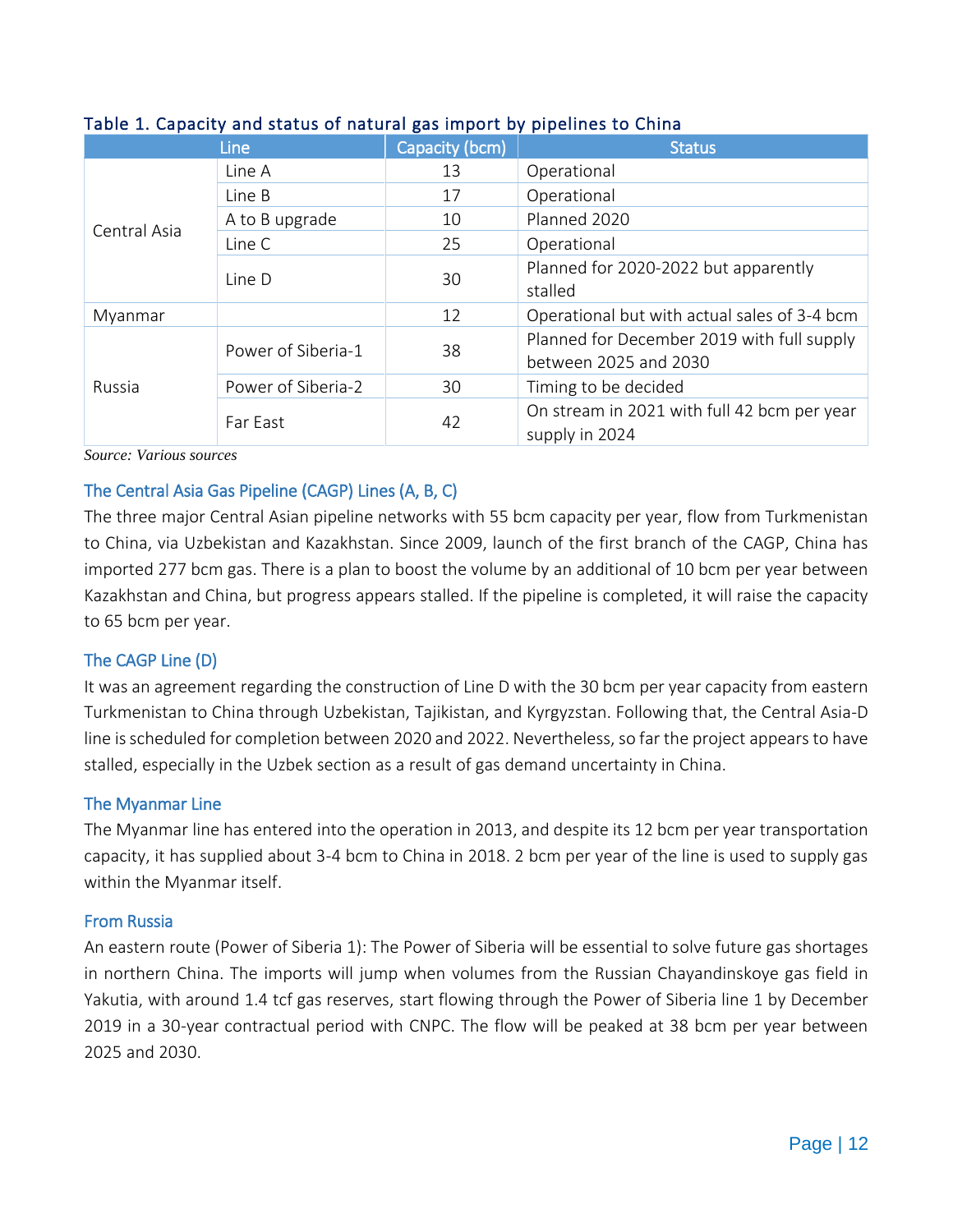A western route (Power of Siberia 2): An extra 30 bcm per year via Power of Siberia-2 line or the Altai pipeline has been under discussion with Russia. This line would allow Russia to send gas to China from western Siberian fields using the short section of Russia-China border that exists between Kazakhstan and Mongolia to deliver the gas.

Far east: By expanding gas transmission in Blagoveshchensk, in the eastern route of the Power of Siberia, it is expected that the Sakhalin gas via the Sakhalin-Khabarovsk-Vladivostok pipeline, supply up to 42 bcm per year gas to the northern China by 2024.

The rest of China's gas demand will have to be supplied by LNG imports.





*Source: Gazprom*

# LNG imports

Currently China has 22 operational LNG import terminals and state-run oil and gas companies own most of them. Almost 68 Mt capacity was operational at the end of 2018 and government has ambitious plan for the expansion of LNG import capacities by nearly four-fold within two decades with total annual import capacity of 247 Mt by 2035.

In 2006 it was just Australia that supplied less than 1 bcm LNG to China's first LNG import terminal in Guangdong Dapeng province. Chinese LNG imports increased rapidly since then to 74.2 bcm (54 Mt) in 2018 from different 25 countries. China's industrial coal-to-gas switching policy, especially when LNG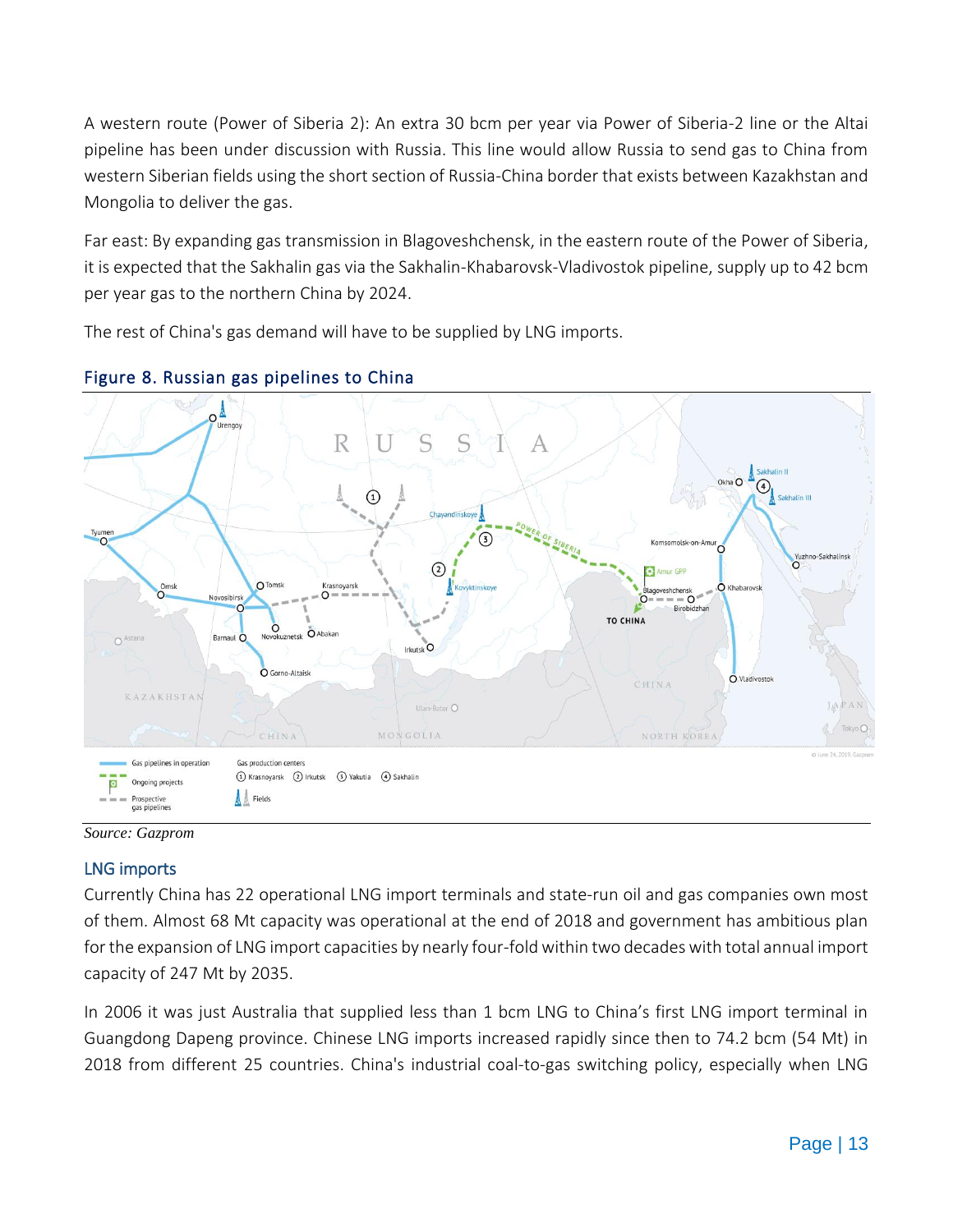distributed via ISO containers trucks to the final industrial users, phasing out coal in the power generation sector, as well as in the residential heating sectors led to the LNG demand growth.

In 2018 LNG terminals received record amounts of LNG in China. Australia dominates China's LNG supply with 32.7 bcm, following by Qatar 12.1 bcm, Malaysia 7.7 bcm and Indonesia 7.1 bcm in 2018. US LNG provided 2.5 bcm of total LNG imports and is expected to be less over the short-term as China imposed a 10% tariff on the US LNG.

The ongoing policies to improve air quality continue the LNG demand growth and China is going to be a massive markert for LNG, although the rate of growth is slowing. LNG import will be peaked between 2040 and 2045 at around 121 bcm (87 Mt) and then is expected to fall to about 112 bcm (80 Mt) in 2050.



#### Figure 9. Chinese LNG imports by country in 2018 (bcm)

*Source: GECF Secretariat based on data from the GECF GGM*

# **Conclusion**

China's energy demand is forecast to grow substantially by 2050, whereas the country's energy supply mix is expected to undrgo some changes. Coal, which currently constitutes the largest share in the country's energy mix, is expected to lose both in absolute, as well as in relative terms. At the same time, gas is forecast to gain in importance, as the country puts priority of clean energy development. A rise in domestic gas demand would translate into higher import requirements for the blue fuel, as the prospects for domestic supplies currently seem to be limited. Consequently, the country will see its gas import infrastructures (both pipline and LNG terminals) expand.

Looking into the global energy market features, in particular oil and gas sectors shows that there is a number of prominent factors affecting the market disciplines beyond supply-demand classical relationships. China is one of the best instances (if not the only one) of such markets. Its energy behavior needs to be constantly monitored and analyzed by gas exporting countries. Growing in natural gas